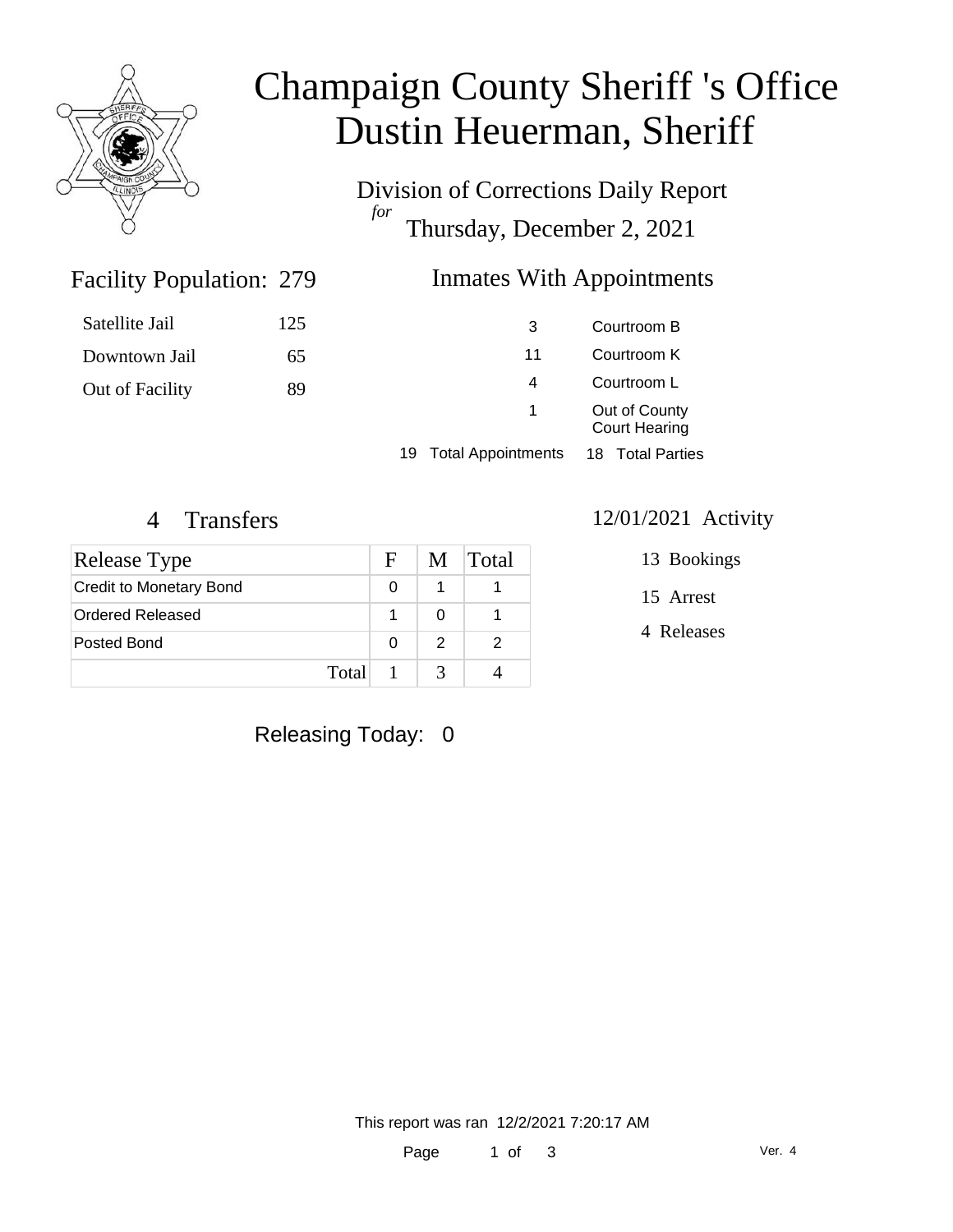

# Champaign County Sheriff 's Office Dustin Heuerman, Sheriff

Division of Corrections Daily Report *for* Thursday, December 2, 2021

#### Custody Status Count

- Electronic Home Dentention 19
	- Felony Arraignment 12
		- Felony Other 4
	- Felony Pre-Sentence 8
		- Felony Pre-Trial 201
	- Felony Pre-Trial DUI 3
	- Felony Sentenced CCSO 3
	- Felony Sentenced IDOC 11
		- Hold Other 1
		- Hold Sentenced CCCC 1
		- Hold Sentenced IDOC 2
	- Misdemeanor Arraignment 4
		- Misdemeanor Other 1
		- Misdemeanor Pre-Trial 2
			- Petition to Revoke 2
			- Remanded to DHS 3
			- Traffic Arraignment 1
				- Traffic Pre-Trial 1
					- Total 279